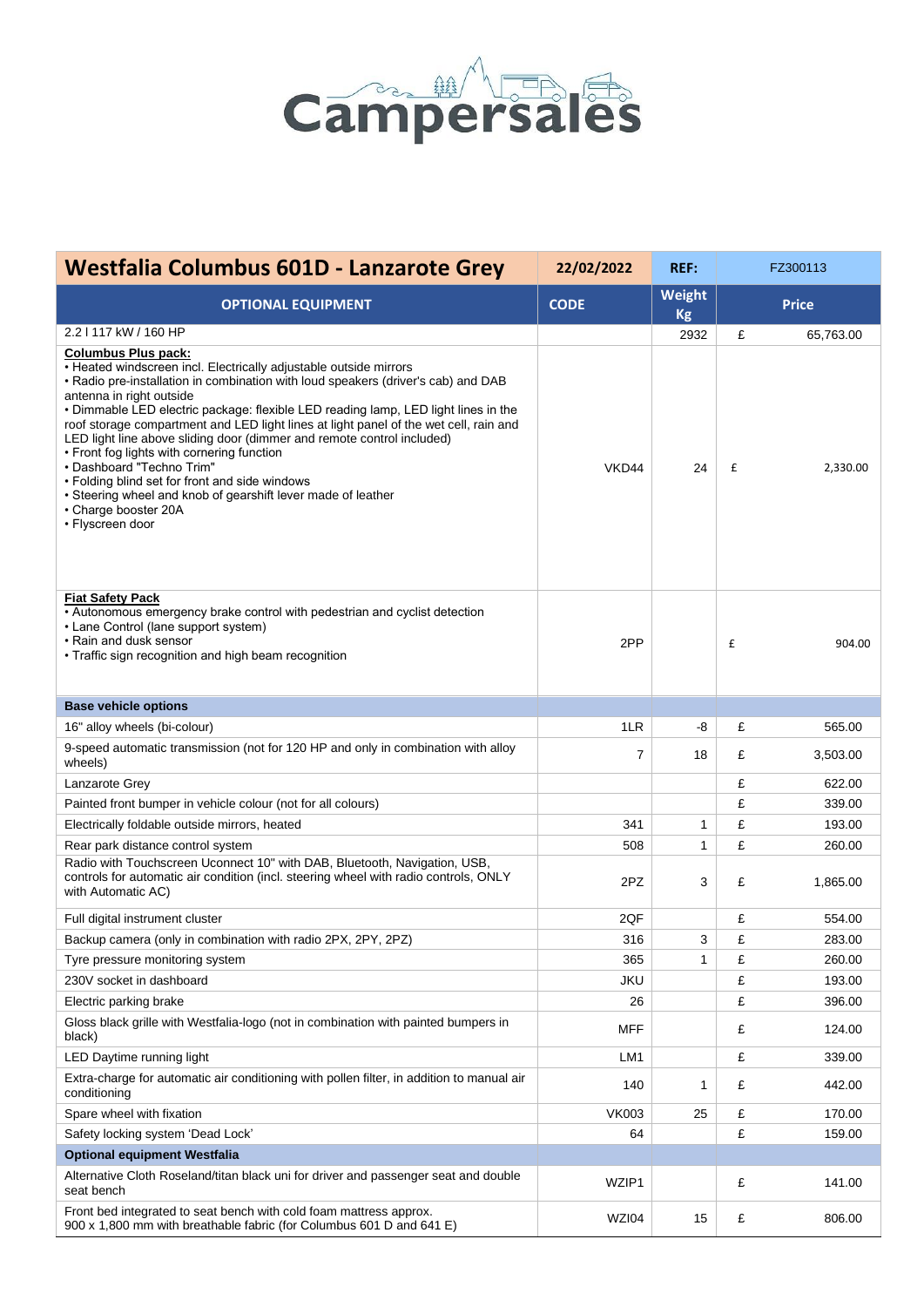

| Mirror door for wet bath                                                                                                                                                                                                   | WZ125             | 4              | £ | 379.00    |
|----------------------------------------------------------------------------------------------------------------------------------------------------------------------------------------------------------------------------|-------------------|----------------|---|-----------|
| Outside shower hot / cold incl. shower head and suction foot                                                                                                                                                               | <b>VK001</b>      | 2              | £ | 245.00    |
| 2 loudspeakers in sleeping zone                                                                                                                                                                                            | <b>WZI11</b>      | $\mathbf{1}$   | £ | 170.00    |
| <b>Extending table Large</b>                                                                                                                                                                                               | <b>WZI45</b>      | 4              | £ | 331.00    |
| Wood floor inlay shower - yacht design                                                                                                                                                                                     | WZZ62             | 2              | £ | 66.00     |
| 1 additional powerful 95 Ah AGM battery                                                                                                                                                                                    | WZ102             | 30             | £ | 284.00    |
| Front heated seats                                                                                                                                                                                                         | WZ105             | 3              | £ | 521.00    |
| Winter Package: Heated wastewater tank, insulated rear door and sliding door and<br>insulation mat for rear door, insulation mat for windscreen, additional convector in<br>the driver's cabin, floor heating incl. heated | VKD04             | 16             | £ | 1,651.00  |
| Storage partition (only for Columbus 540 D and 601 D)                                                                                                                                                                      | WZZ47             | $\overline{2}$ | £ | 94.00     |
| Awning Anthracite (max. possible lengths)                                                                                                                                                                                  |                   | 30             | £ | 949.00    |
| Additional equipment for quotation                                                                                                                                                                                         |                   |                |   |           |
| carpet in driving cab - black                                                                                                                                                                                              | WZZ42             |                | £ | 151.00    |
| Prep for Sat/Solar wiring                                                                                                                                                                                                  | WZD <sub>10</sub> | 3              | £ | 179.00    |
| Solar module                                                                                                                                                                                                               | WZD07             | 12             | £ | 1,033.00  |
| Big remis skylight in Living area (500 x 700)                                                                                                                                                                              | WZD05             | 4              | £ | 379.00    |
| Big remis skylight in sleeping area (500 x 700)                                                                                                                                                                            | WZD06             | 4              | £ | 379.00    |
| <b>Westfalia 2022 MY list Price</b>                                                                                                                                                                                        |                   |                | £ | 87,022.00 |
| <b>Alarm and Tracker Combination</b>                                                                                                                                                                                       |                   |                |   |           |
| Autowatch 695 Thatcham Cat 1 (2-1 Alarm & immobiliser)<br>Scorpion S5-VTS Thatcham Cat 5 Tracker<br>(Tracker subscription fee paid direct from customer)                                                                   |                   |                | £ | 899.00    |
| 1 x 6kg Propane gas cylinder                                                                                                                                                                                               |                   |                | £ | 66.00     |
| 1st registration fee DVLA                                                                                                                                                                                                  |                   |                | £ | 55.00     |
| Road Tax / VED - PLG                                                                                                                                                                                                       |                   |                | £ | 280.00    |
| ON THE ROAD PACKAGE TOTAL                                                                                                                                                                                                  |                   |                | £ | 88,322.00 |
| Please talk to Campersales about our Pre order offers available                                                                                                                                                            |                   |                | £ |           |
| Total weight Kg                                                                                                                                                                                                            |                   | 3133           |   |           |
| Total permissible weight Kg                                                                                                                                                                                                |                   | 3500           |   |           |
| Payload for this package Kg **                                                                                                                                                                                             |                   | 367            |   |           |

\* Mass In Running Order (MIRO) includes driver (75 kg), full fuel tank (90 %), fresh water (100 %), gas store,

\*\*Payload: Difference between technically permissible total weight and Mass In Running Order.

**Misrepresentation Act:** These particulars are set out as a general outline for the guidance of intending purchasers and do not constitute part of a contract. All descriptions, dimensions, reference to condition and other details are given in good faith and are believed to be correct but intending purchasers should not rely on them as statements or representation of fact but must satisfy themselves by inspection or otherwise as to the correctness of each item.